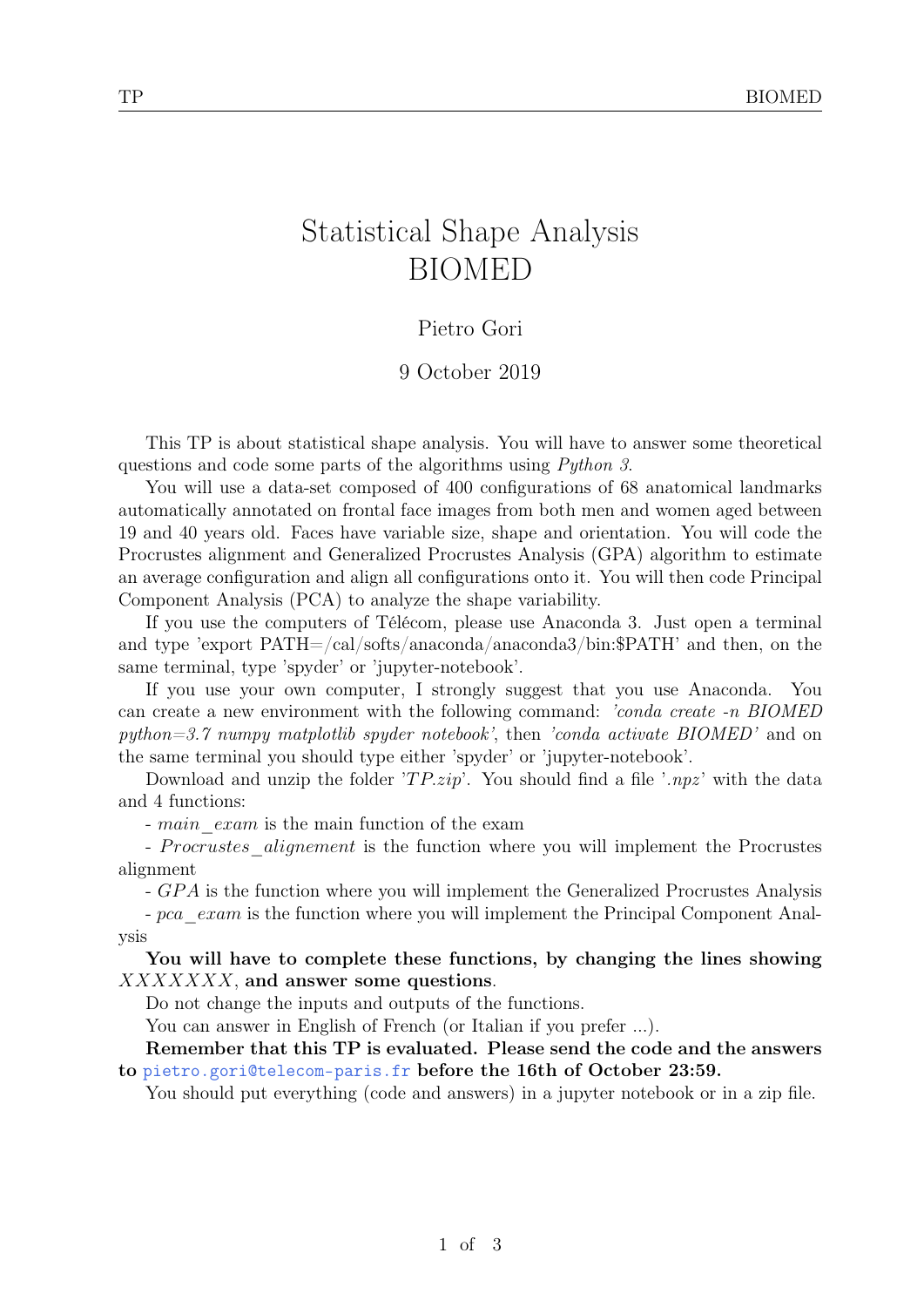### 1 Data

Open main exam. Set the parameters and the working folder to the absolute path of the folder where you downloaded the data and the functions. Use the first part of the code to look at the configurations. They have been automatically annotated as shown in Fig. [1.](#page-1-0)



<span id="page-1-0"></span>Figure 1: Example of landmark annotation

### 2 Procrustes alignment of two configurations

Choose two configurations and implement the Procrustes alignment in the function *Procrustes*  $_alignement$ . This means computing the optimal scaling s, rotation/reflection R and translation t, the aligned source configuration  $Xp$  and the SSR (sum of squared of residuals).

- 1. What happens if you center the configurations before the alignment ?
- 2. When do you expect a perfect alignment ?

## 3 Generalized Procrustes Analysis (GPA)

Implement GPA in the function  $GPA$ . Test it on the data and answer the following questions:

- 1. Try not to project the data onto the tangent space. Do the results vary ? Do they vary in the same way for all subjects ? Why ? Hint: look at the configuration that varies the most after the projection.
- 2. Do the following four triangles have the same shape ? Explain why ?